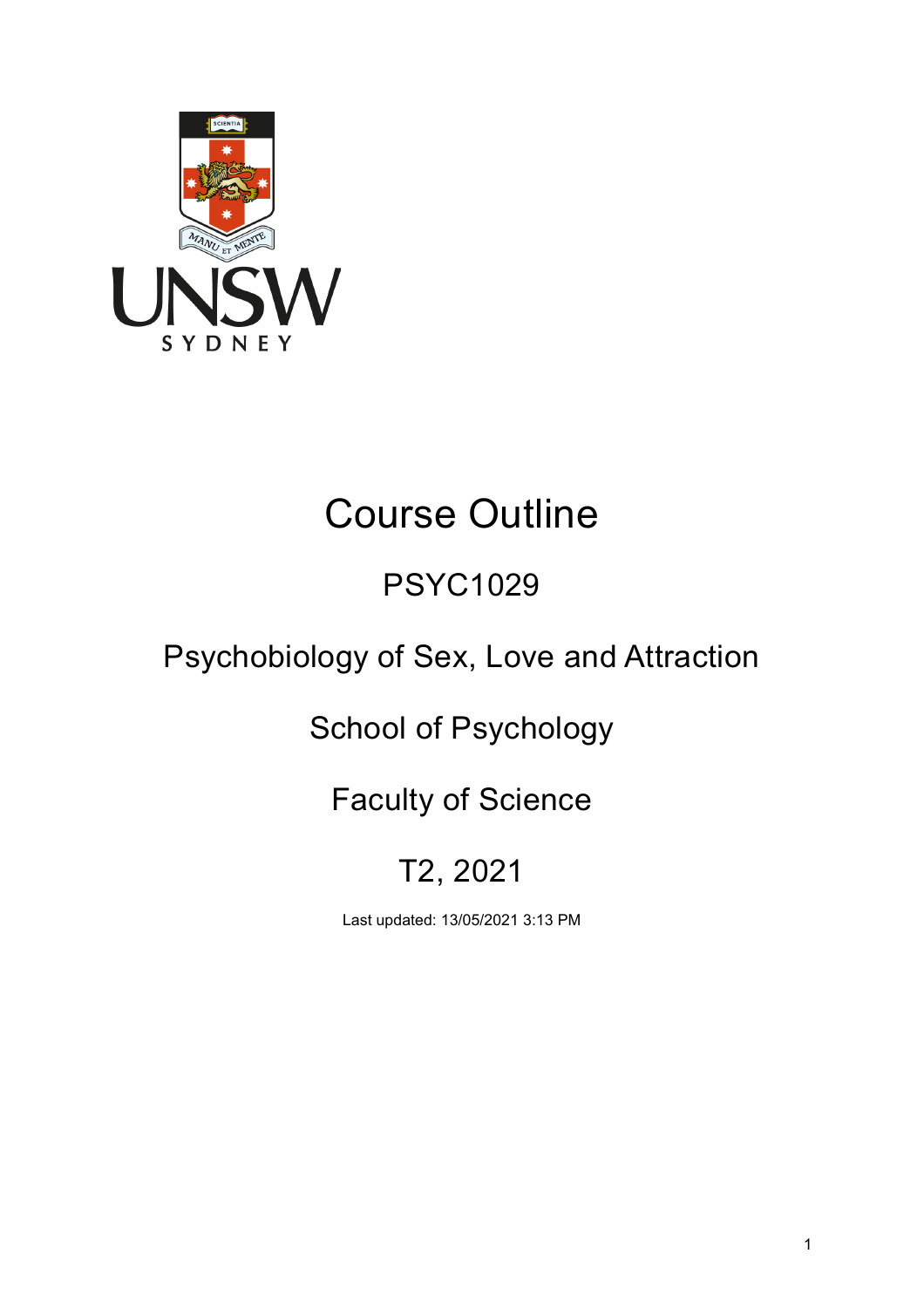## **1. Staff**

| <b>Position</b>    | <b>Name</b>                              | Email                                           | <b>Consultation</b><br>times and<br><b>locations</b>                                                                                                                                     | <b>Contact</b><br><b>Details</b> |
|--------------------|------------------------------------------|-------------------------------------------------|------------------------------------------------------------------------------------------------------------------------------------------------------------------------------------------|----------------------------------|
| Course<br>Convenor | Dr Kathryn Baker                         | k.baker@unsw.edu.au                             | Mon-Fri 10 am<br>to 4 pm in<br>person Mathews<br>Bld or online by<br>appointment.<br>Available for<br>drop-in<br>consultation<br>online $3-3:30$ pm<br>each<br>Wednesday<br>during term. | Email                            |
| Lecturers          | Dr Kelsey Zimmermann<br>Dr Kathryn Baker | k.zimmermann@unsw.edu.au<br>k.baker@unsw.edu.au | Mon-Fri 10 am<br>to 4 pm via email                                                                                                                                                       | Email                            |
|                    | <b>Professor Rick</b><br>Richardson      | r.richardson@unsw.edu.au                        |                                                                                                                                                                                          |                                  |

### **2. Course information**

| Units of credit:                     | ิค                                |
|--------------------------------------|-----------------------------------|
| Pre-requisite(s):                    | None                              |
| <b>Teaching times and locations:</b> | Online (see: PSYC1029 Timetable). |

#### **2.1 Course summary**

What is love, why do we feel it, and what does it do to our body and brain? Many people believe that love is an ethereal force that engulfs the mind. Psychologists and biologists have a different view – that attraction and love are encoded by hormones and other chemicals activating brain systems of reward and connections with others. Yet, we all agree that sex, love, and attraction exert powerful effects on our lives by shaping our romantic partnerships, our desire to reproduce, and how we parent our offspring.

In this course you will be introduced to the study of sex, love, and attraction in humans and other animals from a broad-based perspective including comparative, psychobiological, cross-cultural, and evolutionary approaches. Along the way, you will learn about physiological, behavioural, cognitive, and social factors involved in sex, love, and attraction. An emphasis of the course is placed on evolutionary concepts and how these could be used to interpret sex, love, and attraction. This course will enable you to gain a better understanding of evolutionary psychology and apply principles from this discipline to examine various issues related to sex, love, and attraction such as relationships, sexual behaviour, social monogamy, paternity, parenting, and menopause.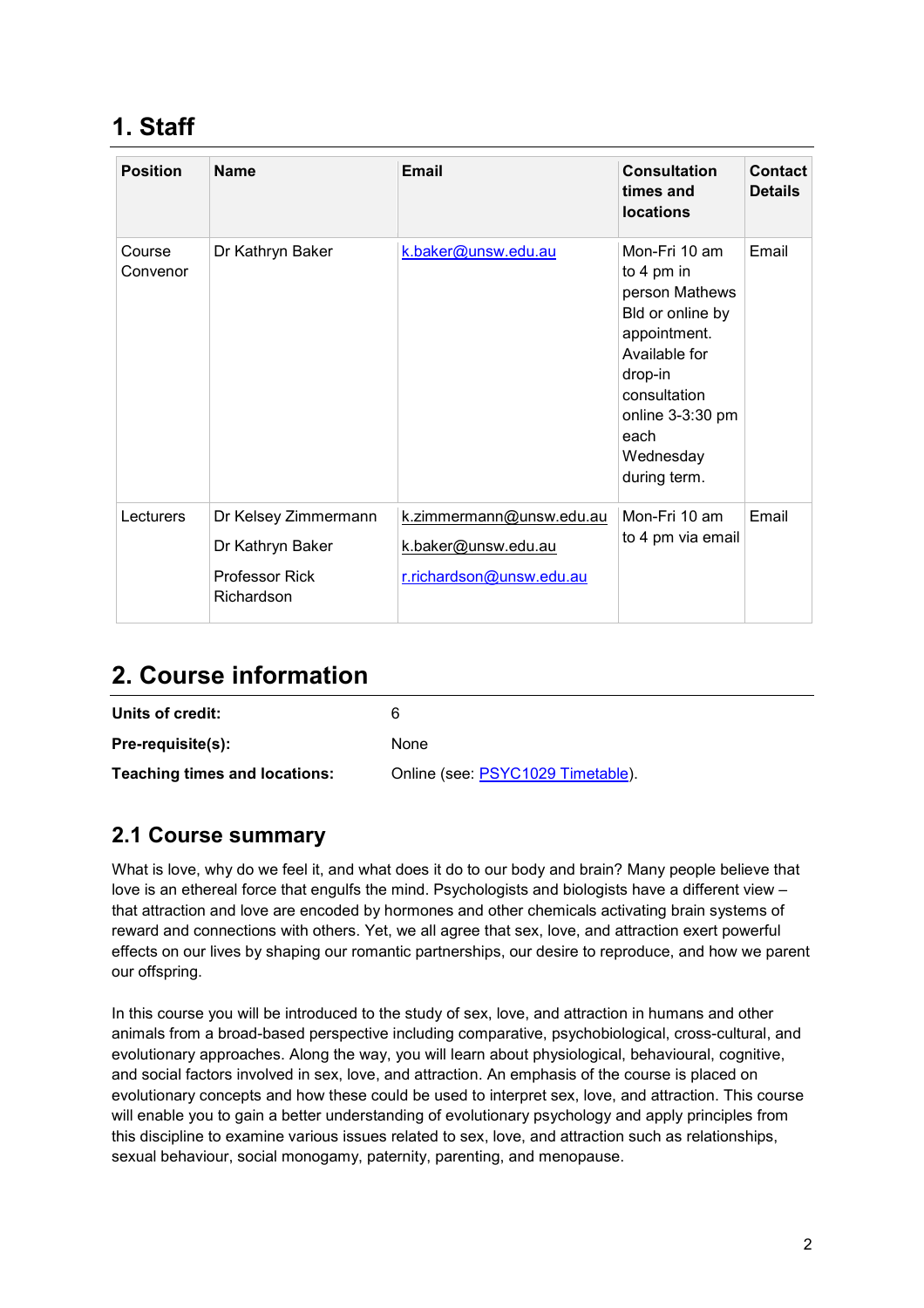#### **2.2 Course aims**

This course aims to introduce students to the study of sex, love, and attraction in humans and other animals from a broad-based perspective including comparative, psychobiological, cross-cultural, and evolutionary approaches.

#### **2.3 Course learning outcomes (CLO)**

At the successful completion of this course the student should be able to:

- 1. Identify psychobiological and evolutionary concepts and principles and use them to explain issues and influences of sex, love, and attraction.
- 2. Appraise relevant literature and synthesise research findings to develop understanding of sex, love, attraction, and other theoretical issues.
- 3. Apply critical thinking skills and draw on empirical evidence from psychological science to examine physiological, behavioural, evolutionary, cognitive, and social factors involved in sex, love, and attraction.
- 4. Apply effective written communication skills to elaborate and advance scientific arguments.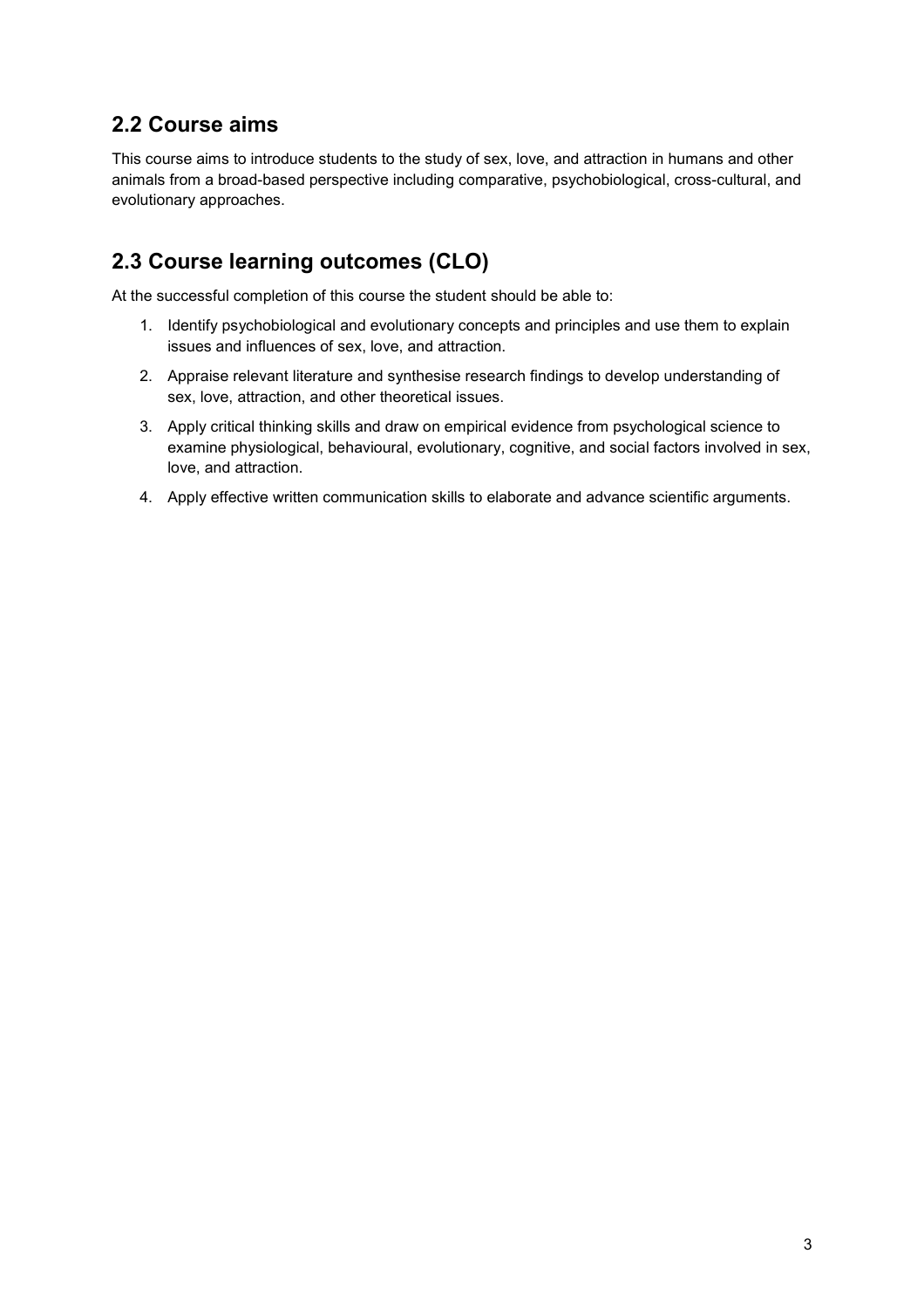|                | <b>Program Learning Outcomes</b>                                                        |                                                                                         |                                                                                      |                         |                                                           |                                                                                         |                                                               |
|----------------|-----------------------------------------------------------------------------------------|-----------------------------------------------------------------------------------------|--------------------------------------------------------------------------------------|-------------------------|-----------------------------------------------------------|-----------------------------------------------------------------------------------------|---------------------------------------------------------------|
| <b>CLO</b>     | 1. Knowledge                                                                            | 2. Research<br>Methods                                                                  | 3. Critical Thinking<br><b>Skills</b>                                                | 4. Values<br>and Ethics | 5. Communication,<br>Interpersonal and<br><b>Teamwork</b> | 6. Application                                                                          | <b>Assessment</b>                                             |
|                | Lectures,<br>discussion<br>groups, quizzes,<br>online<br>activities/podcasts<br>/videos | Lectures,<br>discussion<br>groups, quizzes,<br>online<br>activities/videos,<br>podcasts |                                                                                      |                         |                                                           |                                                                                         | Quizzes, discussion group<br>questions, essay, final<br>exam  |
| $\overline{2}$ | Lectures,<br>discussion<br>groups, quizzes,<br>online activities,<br>videos/podcasts    | Lectures,<br>discussion<br>groups, quizzes,<br>online<br>activities/podcasts<br>/videos |                                                                                      |                         |                                                           |                                                                                         | Quizzes, online activities,<br>essay, final exam.             |
| 3              |                                                                                         |                                                                                         | Lectures, discussion<br>groups, quizzes,<br>online<br>activities/podcasts/<br>videos |                         |                                                           | Lectures,<br>discussion<br>groups, quizzes,<br>online<br>activities/videos/<br>podcasts | Quizzes, discussion group<br>questions, essay, final<br>exam. |
| 4              |                                                                                         |                                                                                         |                                                                                      |                         | Online activities,<br>discussion groups                   |                                                                                         | Essay, discussion group<br>questions                          |

## **2.4 Relationship between course and program learning outcomes and assessments**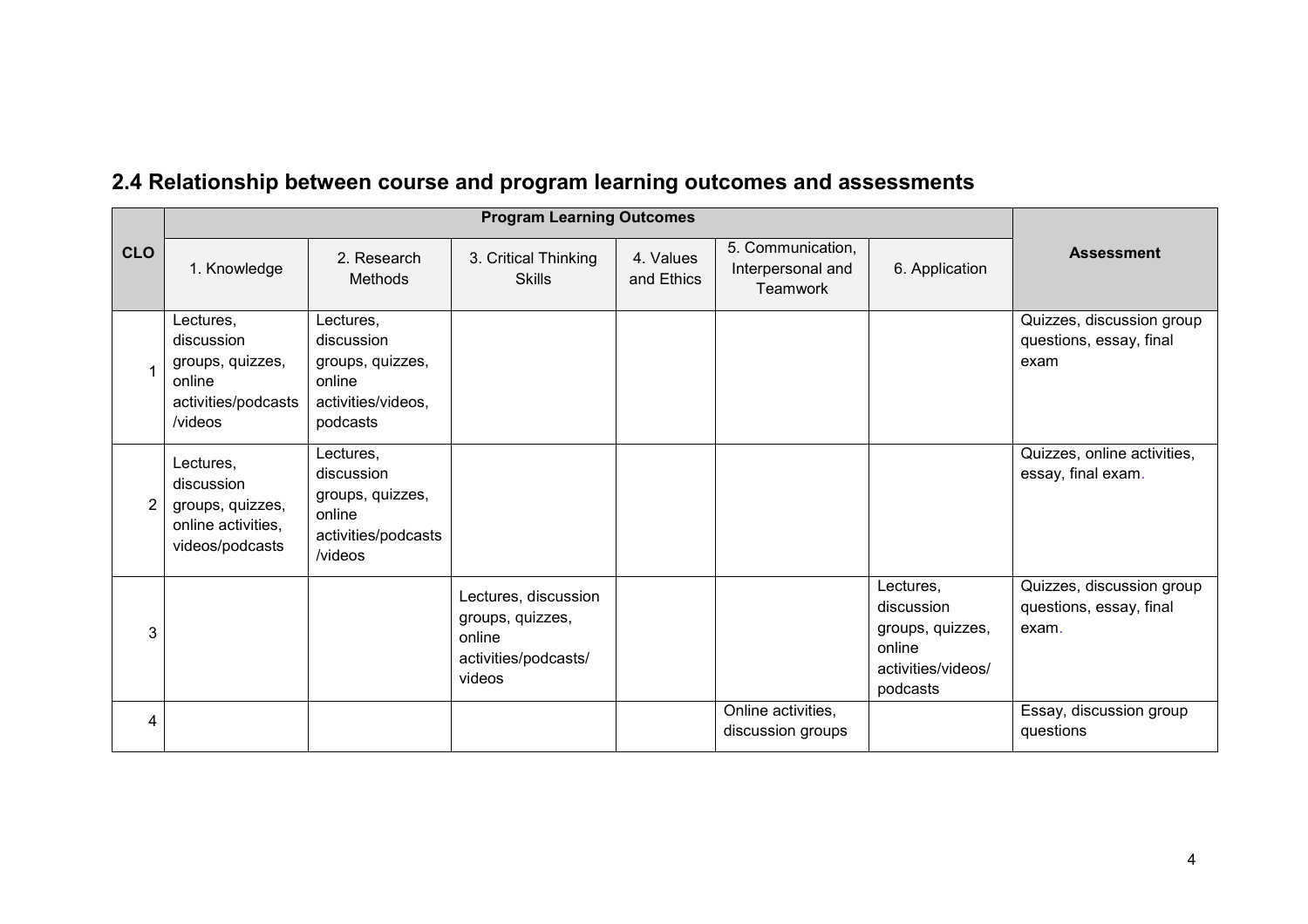## **3. Strategies and approaches to learning**

#### **3.1 Learning and teaching activities**

The lecture content of this course is presented entirely online. The format of the lectures will involve PowerPoint slides with accompanying audio. In addition, PDF slides of the lectures will be made available. Students should both listen to the lectures and write separate notes to maximise their understanding and retention of the material. The lectures will be made available at the start of each week and will be left online for the duration of the course. This will allow students to go through the lectures at their own pace. While it will not be monitored directly, all students are encouraged to listen to the lectures in the week in which they are set. The content of this course is extensive and at times complex; students who do not stay up to date with course material each week will likely find it difficult to prepare for assessment tasks and exams due to the cumulative nature of the content.

The Discussion Forum provides students with an opportunity to question and clarify the concepts and ideas mentioned in the lectures. Students are strongly encouraged to engage with this forum by posting questions or comments, and reading, answering, or replying to other student's posts to enhance understanding of the content, critical thinking, and written communication skills.

Throughout the term, five Discussion Questions will be made available. Students will be expected to prepare a response to the Discussion Question and post this response to the small Discussion Group they have been allocated to. In addition, students are expected to respond to some of the posts made by their fellow group members (i.e., to engage in a "discussion"). These Discussion Question online activities are designed to prepare students for engaging with material presented in lectures the following week, and help students develop critical thinking and written communication skills.

The Study Group Forum connects students in the course to encourage discussion of weekly content, revision, or topics of interest with each other. Regular engagement in the Study Group Forum will help students gain an understanding of the material and develop written communication skills.

Researching and Writing skills resources will help students understand the important features of scientific writing and will show students how to conduct research by finding journal articles. These resources are designed to help students develop effective researching and writing skills required for the essay. Other resources will provide students with strategies for note taking to assist active learning with lecture content.

Topic revision quizzes are available for students that provide an opportunity to evaluate understanding of course material on a tri-weekly basis. Timely completion of the quizzes will assist students in gaining a proper understanding of each topic so that this knowledge can be built on in future content.

#### **3.2 Expectations of students**

All news updates and announcements will be made on the 'Announcements' forum on the Moodle page and/or by email. It is the student's responsibility to check Moodle and their student emails regularly to keep up to date. All students must read the Course Outline, Course Information Slides, and Instructions for Online Course Completion documents. Following this, students are required to complete the Course Information Quiz to demonstrate their understanding of course administration information.

Although this is an online course, it is expected that students dedicate the same amount of time each week to studying for this course as they would for an 'on-campus' course.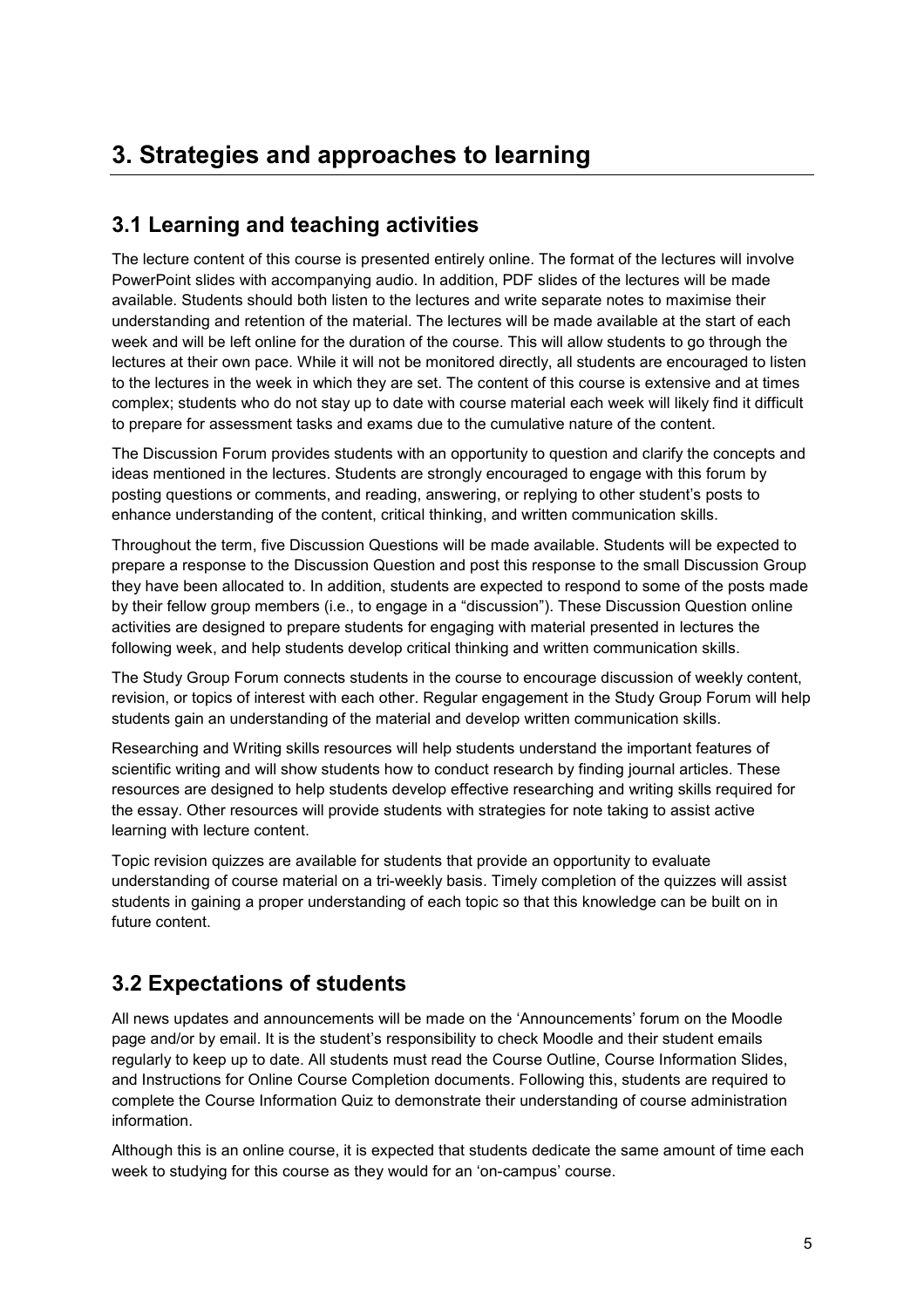Given that the course content and some assessable components are delivered online, it is the responsibility of the student to ensure that they have access to a computer with a stable internet connection and a browser capable of handling the features of the Moodle eLearning website and any of its content.

The Moodle forum should be the first line of contact with the Course Co-ordinator (meeting requests, personal or Equitable Learning Support matters can be sent by email in the first instance). Due to the online nature of the course, under no circumstances are specific exam/quiz questions/answers to be discussed online or via email, such matters can only be discussed during in person (via Teams, Zoom etc.) appointments with the Course Coordinator.

The final exam for this course will take place online during the UNSW examinations period. Students should not arrange travel during the UNSW exam period until the date of the final exam has been released. Students who arrange travel prior to the release of the final exam date will not be granted consideration in the event they are scheduled to be unavailable when the final exam is to occur.

Students registered with Equitable Learning Services must contact the course co-ordinator immediately if they intend to request any special arrangements for later in the course, or if any special arrangements need to be made regarding access to the course material. Letters of support must be emailed to the course coordinator as soon as they are made available.

It is expected that students are aware of UNSW Assessment policy and understand how to apply for special consideration if they are unable to complete an assignment/exam due to illness and/or misadventure.

It is expected that students have read through the School of Psychology Student Guide, and be aware of the UNSW Code of Conduct for students. In that regard, it is absolutely mandatory that all students in the course treat the staff, other students in the course, and the material in a respectful way. Offensive, rude, and/or disrespectful language/comments will not be tolerated.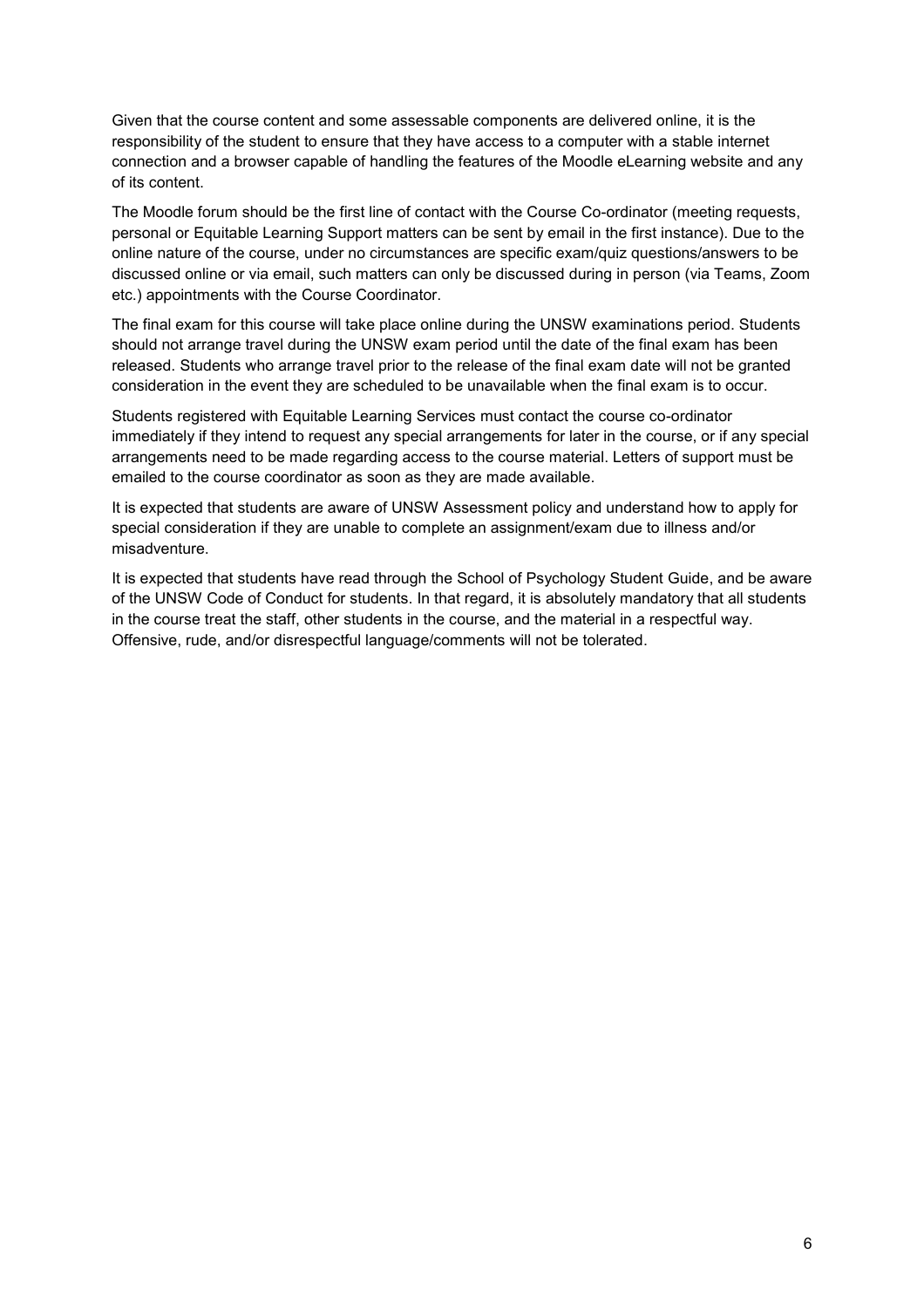#### **4. Course schedule and structure**

This typically consists of approximately 2 hours of online lecture material and 1-2 hour of online activities each week. In addition, students are expected to take an additional 6-7 hours of study to engage in self-determined study to complete assessments, readings, and exam preparation each week.

| Week                | Lecture topic/s                                                                                                                                                                          | <b>Online activities</b>                                                                                                                  | Live Zoom consultation<br><b>Wednesday 3pm</b><br>(Sydney Time)                               | Self-<br>determined<br>activities |
|---------------------|------------------------------------------------------------------------------------------------------------------------------------------------------------------------------------------|-------------------------------------------------------------------------------------------------------------------------------------------|-----------------------------------------------------------------------------------------------|-----------------------------------|
| Week 1<br>31/5/2021 | In the Beginning<br>Lecture 1.1: Introduction to course and to Evolutional Psychology<br>Lecture 1.2: Weird Sex<br>Lecture 1.3: Different Strokes for Different Folks: Mating Strategies | <b>Course Information Quiz</b><br>Videos on mating strategies of kangaroos and<br>praying mantis<br>Research and writing skills resources | Meet the Course Convenor,<br>Kathryn Baker. Introduction<br>to the Course and Moodle<br>page. | Exam prep                         |
| Week 2<br>7/6/2021  | It's a Man's World<br>Lecture 2.1: Is Bigger Better?<br>Lecture 2.2: Sperm Wars                                                                                                          | <b>Online Discussion Question</b><br>Reading<br>Video on flatworm mating                                                                  | Meet Rick Richardson for a<br>Q&A about Week 1&2<br>lecture material.                         | Exam prep                         |
| Week 3<br>14/6/2021 | It's a Woman's World<br>Lecture 3.1: Female Anatomy<br>Lecture 3.2: In Search of the Orgasm<br>Lecture 3.3: Are You Experienced: Learning and Sex                                        | Online Quiz for Weeks 1-3 material<br>Readings<br>Podcast                                                                                 | Open discussion                                                                               | Exam prep                         |
| Week 4<br>21/6/2021 | <b>Attraction</b><br>Lecture 4.1: Simply Irresistible<br>Lecture 4.2: Chemical Romance                                                                                                   | <b>Online Discussion Question</b><br>Readings<br>Time management resources<br>Essay instructions & marking rubric                         | Time management and<br>goal-setting for the essay                                             | Exam prep                         |
| Week 5<br>28/6/2021 | <b>Desire for Variety</b><br>Lecture 5.1: The Spice of Life?<br>Lecture 5.2: Consequences of a Desire for Variety                                                                        | <b>Online Discussion Question</b><br>Reading                                                                                              | Open discussion about the<br>essay question and repeat<br>of goal-setting if required.        | Exam prep<br>Essay prep           |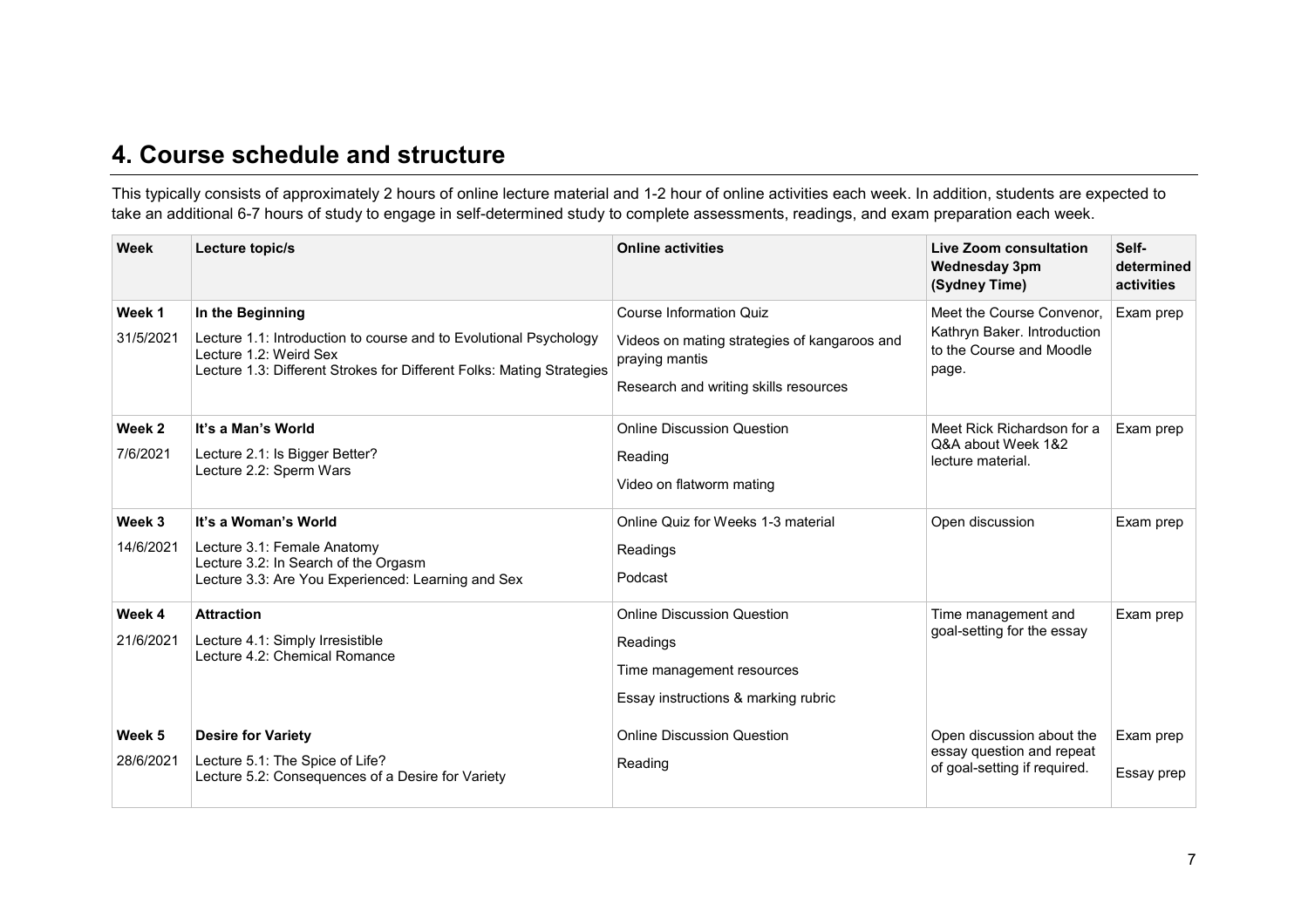| Week 6<br>5/7/2021  | <b>Flex week</b>                                                                                                                                    |                                                                                                                            |                                                                        |                         |
|---------------------|-----------------------------------------------------------------------------------------------------------------------------------------------------|----------------------------------------------------------------------------------------------------------------------------|------------------------------------------------------------------------|-------------------------|
| Week 7<br>12/7/2021 | Love<br>Lecture 6.1: A Crazy Little Thing called Love<br>Lecture 6.2: Addicted to Love<br>Lecture 6.3: Bad Love                                     | Online Quiz for Weeks 4-7 material<br>Readings<br>Podcast on Heartbreak and online activity<br>Critical thinking worksheet | Critical thinking worksheet<br>relevant for essay research             | Exam prep<br>Essay prep |
| Week 8<br>19/7/2021 | <b>The Brain</b><br>Lecture 7.1: Sex on the Brain<br>Lecture 7.2: Sexual dimorphism<br>Lecture 7.3: Love on the Brain                               | <b>Online Discussion Question</b><br>Readings<br>Podcast on Our Sexy Brain                                                 | Open discussion and repeat Exam prep<br>of critical thinking worksheet | Essay prep              |
| Week 9<br>26/7/2021 | Age and Culture: Effects on Sex, Love, and Attraction<br>Lecture 8.1: Cross-cultural Impacts on Sex, Love, and Attraction<br>Lecture 8.2: Menopause | <b>Online Discussion Question</b><br>Reading<br>Essay due Friday 11:59pm                                                   | Open discussion                                                        | Exam prep<br>Essay prep |
| Week 10<br>2/8/2021 | <b>Parenting</b><br>Lecture 9.1: The Parental Bond<br>Lecture 9.2: Motherhood<br>Lecture 9.3: Fatherhood                                            | Online Quiz for Weeks 8-10 material<br>Readings                                                                            | Open discussion                                                        | Exam prep               |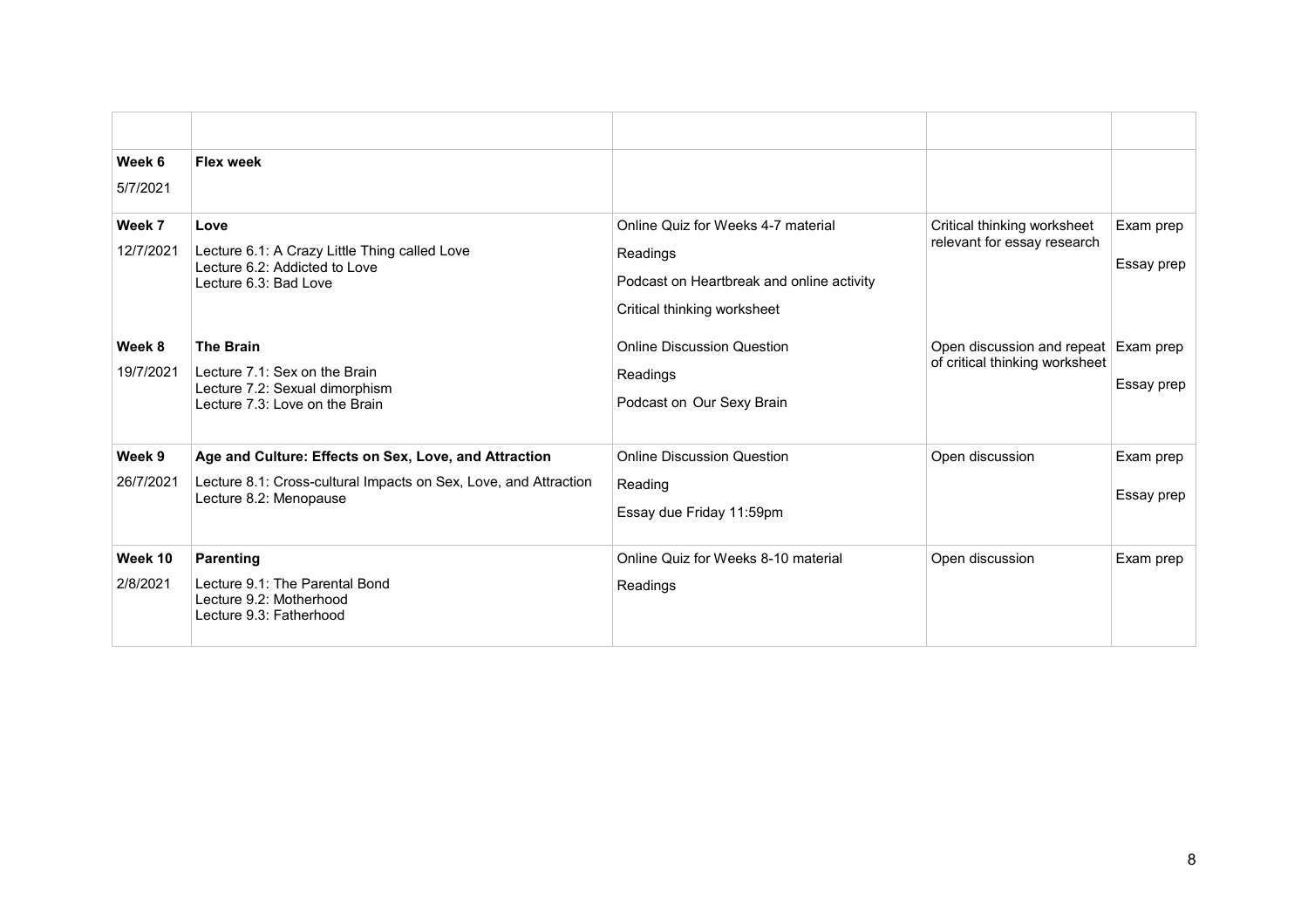### **5. Assessment**

#### **5.1 Assessment tasks**

All assessments in this course have been designed and implemented in accordance with UNSW Assessment Policy.

| <b>Assessment task</b>                             | Length                            | Weight                          | <b>Mark</b> | Due date                                          |
|----------------------------------------------------|-----------------------------------|---------------------------------|-------------|---------------------------------------------------|
| <b>Assessment 1: Quizzes</b>                       | 3 quizzes with 12<br>MCQ per quiz | 12% (each quiz<br>worth $4\%$ ) | /12         | Fri $11:59$ pm in<br>Weeks 3, 7 and 10.           |
| <b>Assessment 2: Group</b><br>Discussion questions | 5 questions                       | 10% (each<br>worth 2%)          | /5          | Fri $11:59$ pm in<br>Weeks 2, 4, 5, 8<br>and $9.$ |
| <b>Assessment 3: Essay</b>                         | 750-1000 words                    | 28%                             | /100        | Fri 11:59 pm in<br>Week 9                         |
| <b>Assessment 4: Final exam</b>                    | 60 MCQ                            | 50%                             | /60         | Exam period                                       |

**Assessment 1:** The quizzes will cover all course content that is identified as being assessable content from each week, including lectures and assessable readings/other activities. Each quiz will consist of 12 multiple-choice questions, covering material from three weeks of the course. Quiz 1 will cover material from Weeks 1-3. Quiz 2 will cover material from Weeks 4-7. Quiz 3 covers material from Weeks 8-10. The quizzes are worth 12% of the total course mark. The quizzes will be made available to students by 9am on the Monday of Week 3, Week 7, and Week 10, and will need to be completed by 11:59pm on Friday in those weeks.

**Assessment 2:** The group discussion questions will involve a question/topic which students will need to comment on, in a meaningful way, in the group discussion forum (consisting of 6-9 students) to which they have been allocated. The question/topic will be released by 9am on Monday of Weeks 2, 4, 5, 8, and 9. The comment must be submitted in the forum by 11:59pm on Friday in those weeks to receive credit. Each comment will be marked out of 5 marks, worth 2%, and full credit will be awarded providing the comment demonstrates that the student has engaged in the material in a thoughtful and meaningful way. Late submissions will receive a penalty of 1 mark per day.

**Assessment 3:** A written assignment (750-1000 words) in essay format will be required for submission in Week 9. Students are required to produce a written piece of work, with appropriate supporting references, that will be submitted online via Turnitin. The full instructions for this assignment will not be released until Week 4, but students will be required to identify and analyse physiological, behavioural, evolutionary, cognitive, and/or social factors relating to a topic/issue/question relevant to the course material. From this, they will then need to draw on relevant evolutionary/psychological concepts and principles to discuss the significance of the topic/issue and its influences on our lives. The essay will be worth 28% of the total course mark. Marks and feedback will be returned to students 10 working days from the due date. Any submissions received after this date (i.e., the day when the marks are released) will not be marked and will receive a grade of 0. Brief researching and writing skills resources will be made available to provide further help to students on how to approach this essay.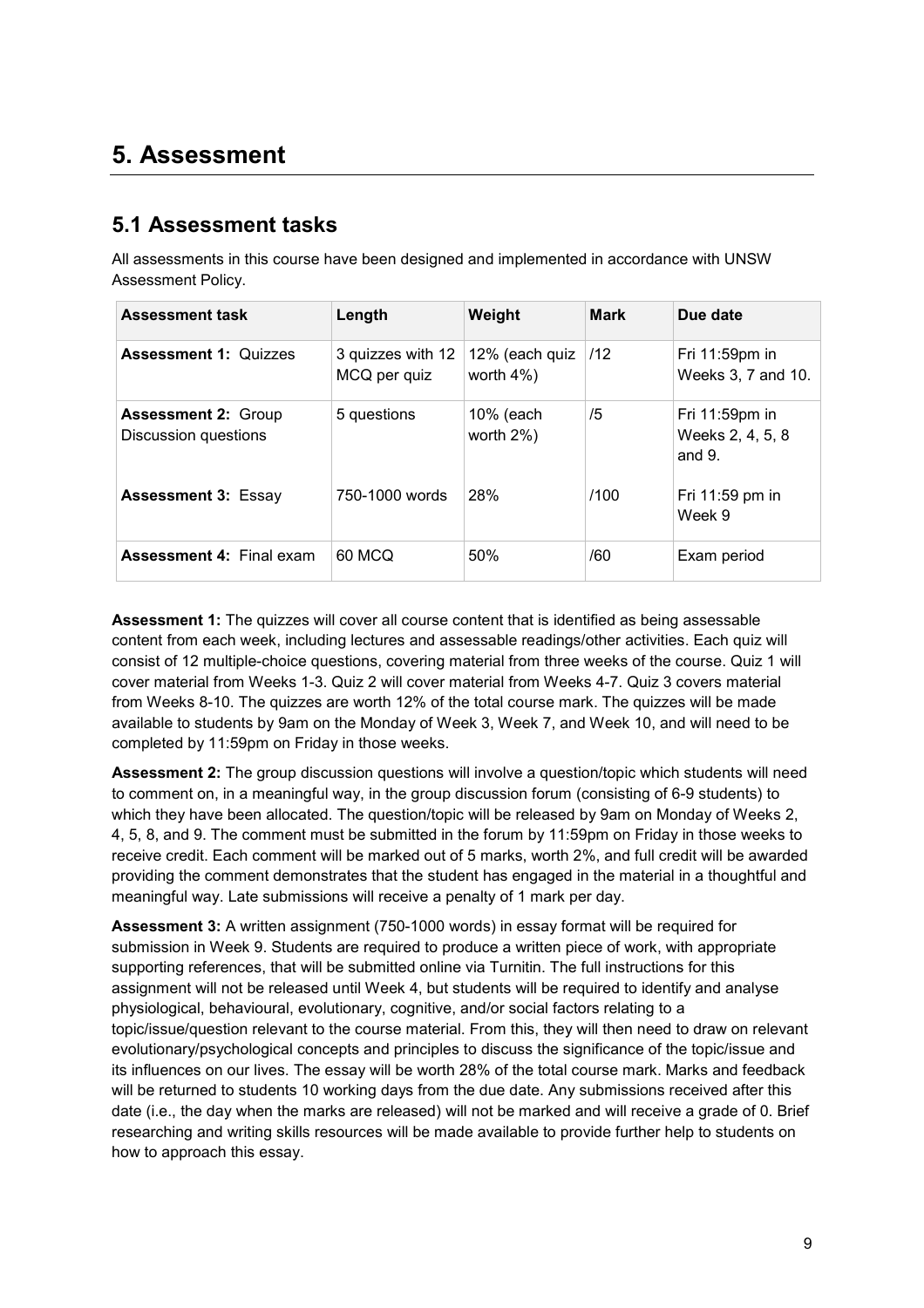**Assessment 4:** The final exam will be worth 50% of the total course mark. There will be 60 multiple choice questions drawn randomly from a larger pool. No two students will answer exactly the same questions. The examination will be 1 hour, and will assess lecture and reading material from Weeks 1-10. Students will only be able to attempt the final exam once. Further details regarding the exact time and will be released on myUNSW as they become available.

We recommend that you refer to these [Moodle System Requirements](https://student.unsw.edu.au/moodle-system-requirements) to ensure that your setup has sufficient speed/stability. Loss of internet connectivity is not necessarily grounds for Special Consideration; you should refer to (and make a copy of) these instructions re [applying for Special](https://student.unsw.edu.au/special-consideration)  [Consideration](https://student.unsw.edu.au/special-consideration) in the event of a technical failure.

**UNSW grading system:** <https://student.unsw.edu.au/grades>

**UNSW assessment policy:** <https://student.unsw.edu.au/assessment>

#### **5.2 Assessment criteria and standards**

Further details and marking criteria for each assessment will be provided to students closer to the assessment release date (see 4.1: UNSW Assessment Design Procedure).

#### **5.3 Submission of assessment tasks**

**Essay:** In accordance with UNSW Assessment Policy the essay must be submitted online via Turnitin. No paper or emailed copies will be accepted.

**Late penalties**: deduction of marks for late submissions will be in accordance with School policy. The School of Psychology Student Guide will be posted on Moodle.

**Special Consideration:** Students who are unable to complete an assessment task by the assigned due date can apply for special consideration. Students should also note that UNSW has a Fit to Sit/Submit rule for all assessments. If a student wishes to submit an application for special consideration for an exam or assessment, the application must be submitted prior to the start of the exam or before an assessment is submitted. If a student sits the exam/submits an assignment, they are declaring themselves well enough to do so and are unable to subsequently apply for special consideration. If a student becomes ill on the day of the exam, they must provide evidence dated within 24 hours of the exam, with their application.

Special consideration applications must be submitted to the online portal along with Third Party supporting documentation. Students who have experienced significant illness or misadventure during the assessment period may be eligible. Only circumstances deemed to be outside of the student's control are eligible for special consideration. Except in unusual circumstances, the duration of circumstances impacting academic work must be more than 3 consecutive days, or a total of 5 days within the teaching period. If the special consideration application is approved, students may be given an extended due date, or an alternative assessment/supplementary examination may be set. For more information see [https://student.unsw.edu.au/special-consideration.](https://student.unsw.edu.au/special-consideration)

**Alternative assessments**: will be subject to approval and implemented in accordance with UNSW Assessment Implementation Procedure.

**Supplementary examinations:** will be made available for students with approved special consideration application and implemented in accordance with UNSW Assessment Policy.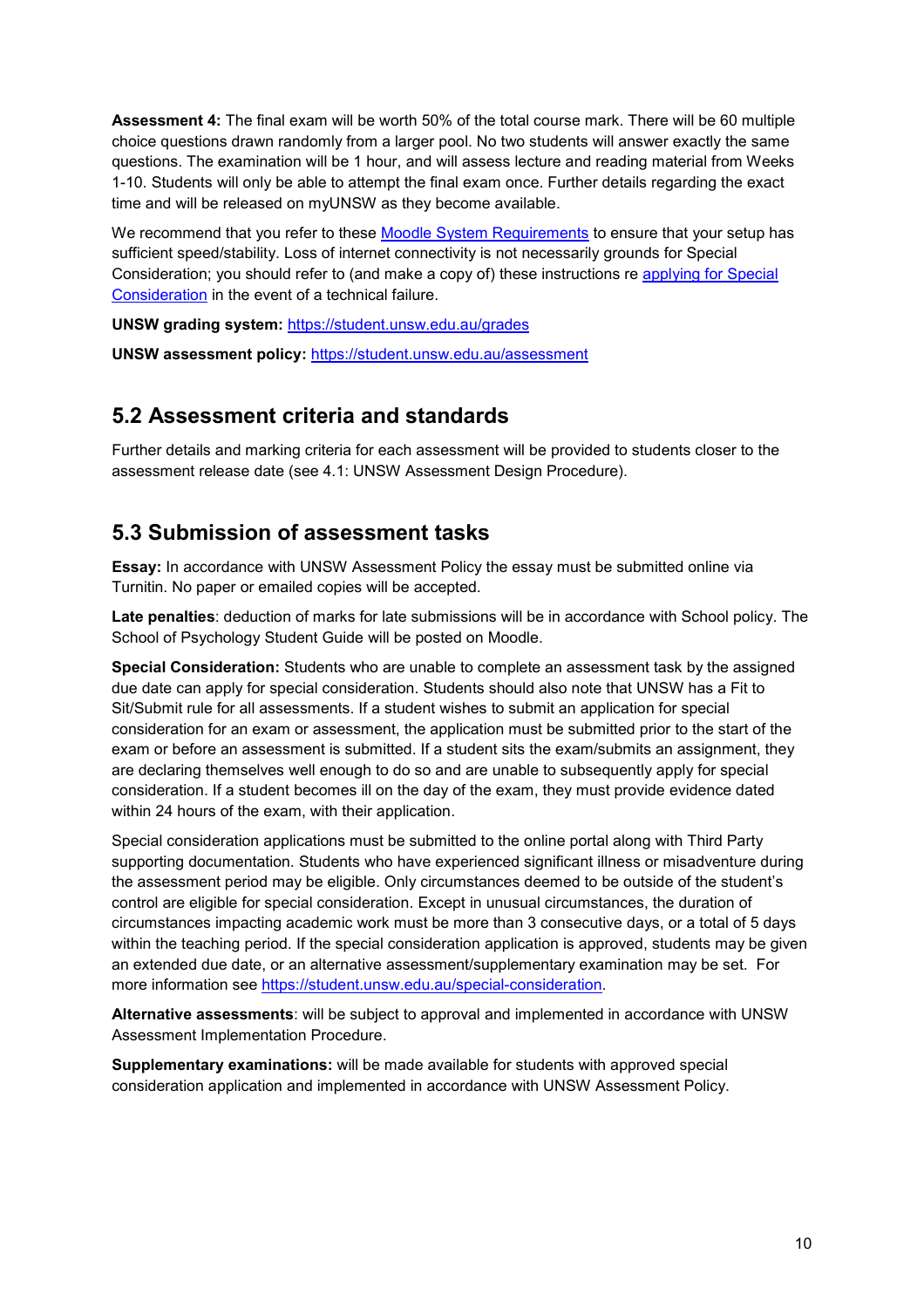#### **5.4. Feedback on assessment**

Feedback on all pieces of assessment in this course will be provided in accordance with UNSW Assessment Policy.

| <b>Assessment</b>           | When                               | Who            | Where  | How      |
|-----------------------------|------------------------------------|----------------|--------|----------|
| Quizzes                     | Automated                          | Automated      | Online | Online   |
| <b>Discussion questions</b> | Within 10 working days of due date | Markers        | Online | Online   |
| Essay                       | Within 10 working days of due date | <b>Markers</b> | Online | Turnitin |
| Final exam                  | N/A                                | N/A            | N/A    | N/A      |

### **6. Academic integrity, referencing and plagiarism**

The APA (7<sup>th</sup> edition) referencing style is to be adopted in this course. Students should consult the publication manual itself (rather than third party interpretations of it) in order to properly adhere to APA style conventions. Students do not need to purchase a copy of the manual, it is available in the library or online. This resource is used by assessment markers and should be the only resource used by students to ensure they adopt this style appropriately:

#### **[APA 7th edition.](http://www.apastyle.org/manual/index.aspx)**

j

**Referencing** is a way of acknowledging the sources of information that you use to research your assignments. You need to provide a reference whenever you draw on someone else's words, ideas or research. Not referencing other people's work can constitute plagiarism.

Further information about referencing styles can be located at <https://student.unsw.edu.au/referencing>

**Academic integrity** is fundamental to success at university. Academic integrity can be defined as a commitment to six fundamental values in academic pursuits**:** honesty, trust, fairness, respect, responsibility and courage.*<sup>1</sup>* At UNSW, this means that your work must be your own, and others' ideas should be appropriately acknowledged. If you don't follow these rules, plagiarism may be detected in your work.

Further information about academic integrity and **plagiarism** can be located at:

The *Current Students* site <https://student.unsw.edu.au/plagiarism>*,* and

The *ELISE* training site <http://subjectguides.library.unsw.edu.au/elise>

The *Conduct and Integrity Unit* provides further resources to assist you to understand your conduct obligations as a student: [https://student.unsw.edu.au/conduct.](https://student.unsw.edu.au/conduct)

### **7. Readings and resources**

| <b>Textbook</b>           | Nil                                    |
|---------------------------|----------------------------------------|
| <b>Course information</b> | Available on Moodle                    |
| <b>Required readings</b>  | School of Psychology Student Guide.    |
|                           | Refer Section 4 of this outline/Moodle |

<sup>1</sup> International Center for Academic Integrity, 'The Fundamental Values of Academic Integrity', T. Fishman (ed), Clemson University, 2013.